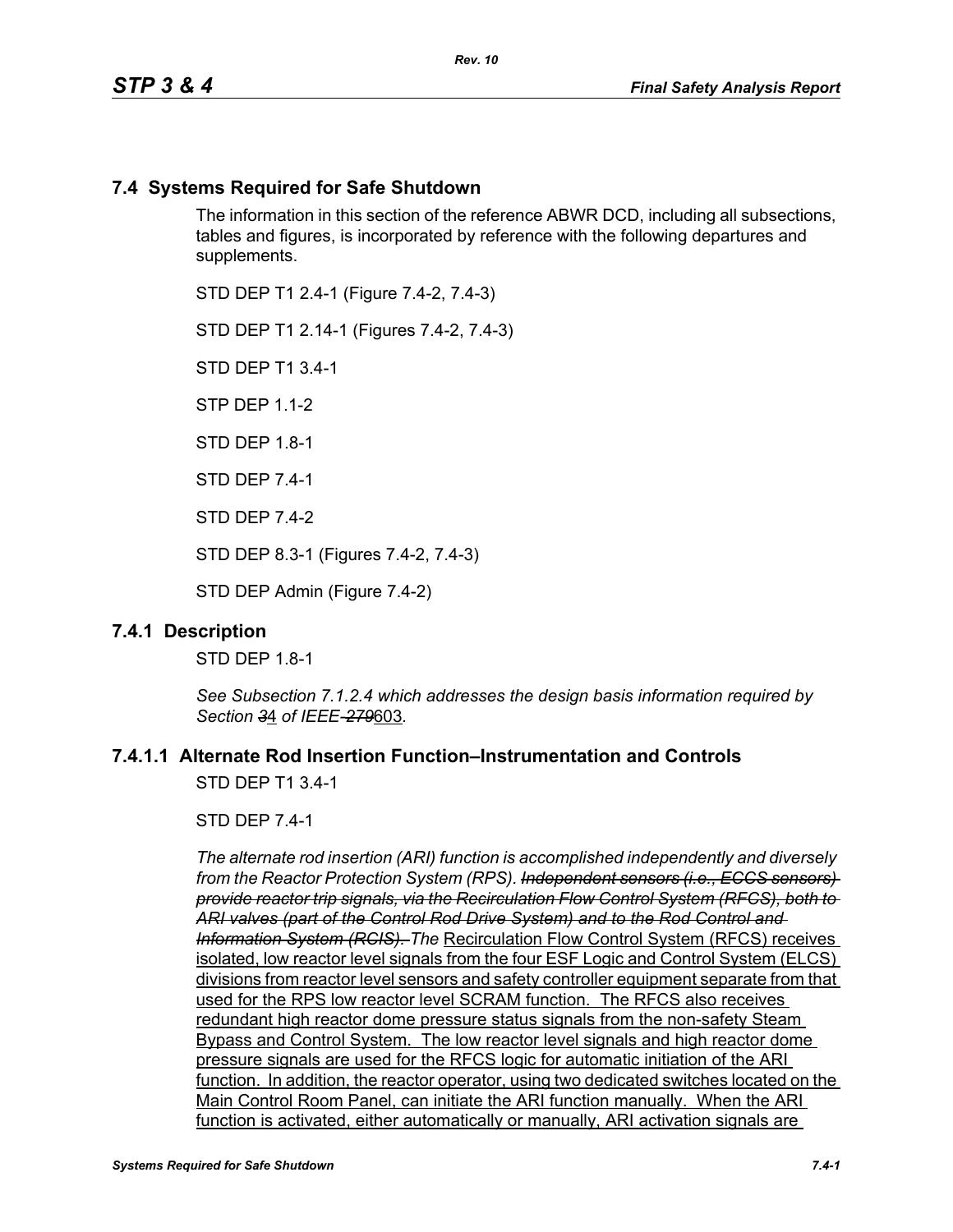provided to the ARI valves of the Control Rod Drive System and simultaneously to the Rod Control and Information System. Energization of the *ARI valves (separate from the scram valves), cause* causes *reactor shutdown by hydraulic scram* insertion *of the control rods. The RCIS, acting upon the same ARI signals that are provided to ARI valves,* ARI initiation signals from the RFCS, *causes reactor shutdown by electromechanical (i.e., through the usage of FMCRD motors) insertion of control rods*  using the FMCRD motors*.*

## **7.4.1.3 Reactor Shutdown Cooling Mode–Instrumentation and Controls**

STD DEP T1 2.4-1

STD DEP T1 3.4-1

STD DEP 8.3-1

STD DEP Admin

*(3) Power Sources*

*This system utilizes normal plant power sources. These include* 4.16 kV *6900 VAC for the pumps, 480 VAC/120 VAC instrument buses, and as backed up by DC sources. If for any reason the normal plant sources become unavailable, the system is designed to utilize the emergency buses and sources.*

*(4) Equipment*

*If it is necessary to discharge a complete core load of reactor fuel to the fuel pool, a means is provided for making a physical intertie between the Spent Fuel Pool Cooling and Cleanup (SFPC) System and the RHR heat exchangers. This increases the cooling capacity of the SFPC System to handle the heat load for this situation. The fuel pool intertie is applied only to Loops B and C (see Figure 5.4-10 for RHR System P&ID).*

*(9) Actuated Devices*

*All valves in the SDC System* mode *are equipped with remote manual switches in the main control room. The only automatically activated modes of the RHR are the LPFL mode for the ECCS and the suppression pool cooling mode, as described in Subsections 7.3.1.1.1.4 and 7.3.1.1.4, respectively. Other modes of RHR are described in Subsections 7.3.1.1.3 and 7.3.1.1.4*.

*(11) Testability*

*The logic is tested by automatic self test. The sixth test,* SSLC testing as *discussed in Subsection 7.1.2.1.6, is also applicable here for the reactor SDC mode function of RHR System.*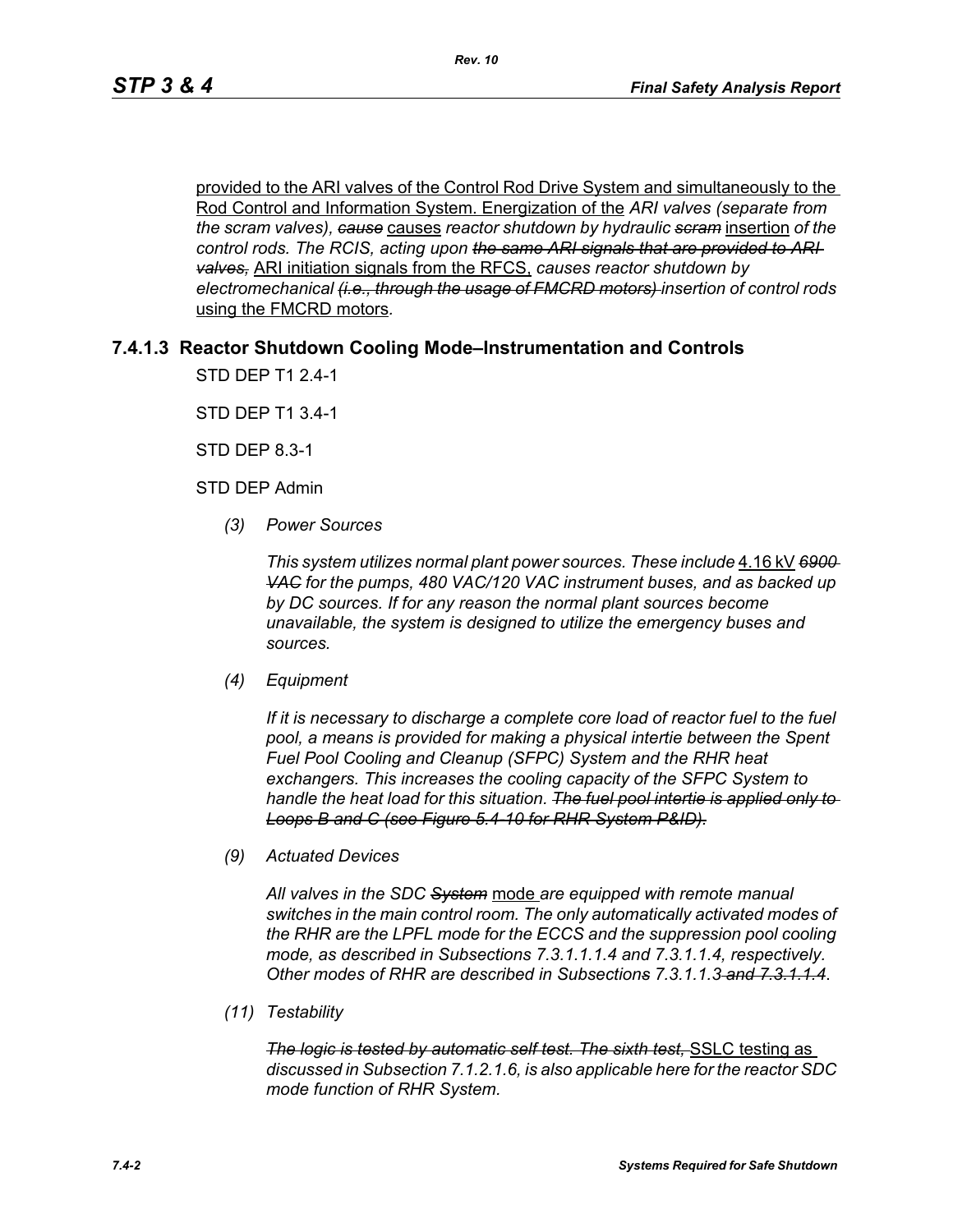## **7.4.1.4 Remote Shutdown System**

## **7.4.1.4.2 Postulated Conditions Assumed to Exist as the Main Control Room Becomes Inaccessible**

STD DEP 8.3-1

*(2) The plant is not experiencing any transient situations. Even though the loss of offsite AC power is considered unlikely, the remote shutdown panel or facilities are powered from* the *Class 1E power system buses E and F so that backup AC power would be automatically supplied by the plant diesel generator. Manual controls of the diesel generator are also available locally.*

## **7.4.1.4.4 Remote Shutdown Capability Controls and Instrumentation–Equipment, Panels, and Displays**

STD DEP T1 2.14-1

STD DEP T1 3.4-1

STD DEP 8.3-1

STD DEP Admin

*(1) Main Control Room–Remote Shutdown Capability Interconnection Design Considerations*

*Some of the existing systems used for normal reactor shutdown operations are also utilized in the remote shutdown capability to shut down the reactor from outside the main control room. The functions needed for remote shutdown control are provided with manual transfer devices which override controls from the main control room and transfer the controls to the remote shutdown control. Control signals are interrupted by the transfer devices at the hardwired, analog loop. Process signals to the main control room are routed from the sensor, through the transfer devices on the remote shutdown panels, and then to the multiplexing system remote multiplexing units (RMUs)* Remote Digital Logic Controllers (RDLCs) *for transmission to* use in *the main control room. Similarly, control signals from the main control room are routed from the RMUs*RDLCs*, through the remote shutdown transfer devices, and then to the interfacing system equipment. Actuation of the transfer devices interrupts the connection to the RMUs* RDLCs *and transfers control to the Remote Shutdown System. Control of all necessary power supply circuits are also transferred to the remote shutdown system. Remote shutdown control is not possible without actuation of the transfer devices. Operation of the transfer devices causes an alarm in the main control room. The remote shutdown control panels are located outside the main control room. Access to this point is administratively and procedurally controlled.*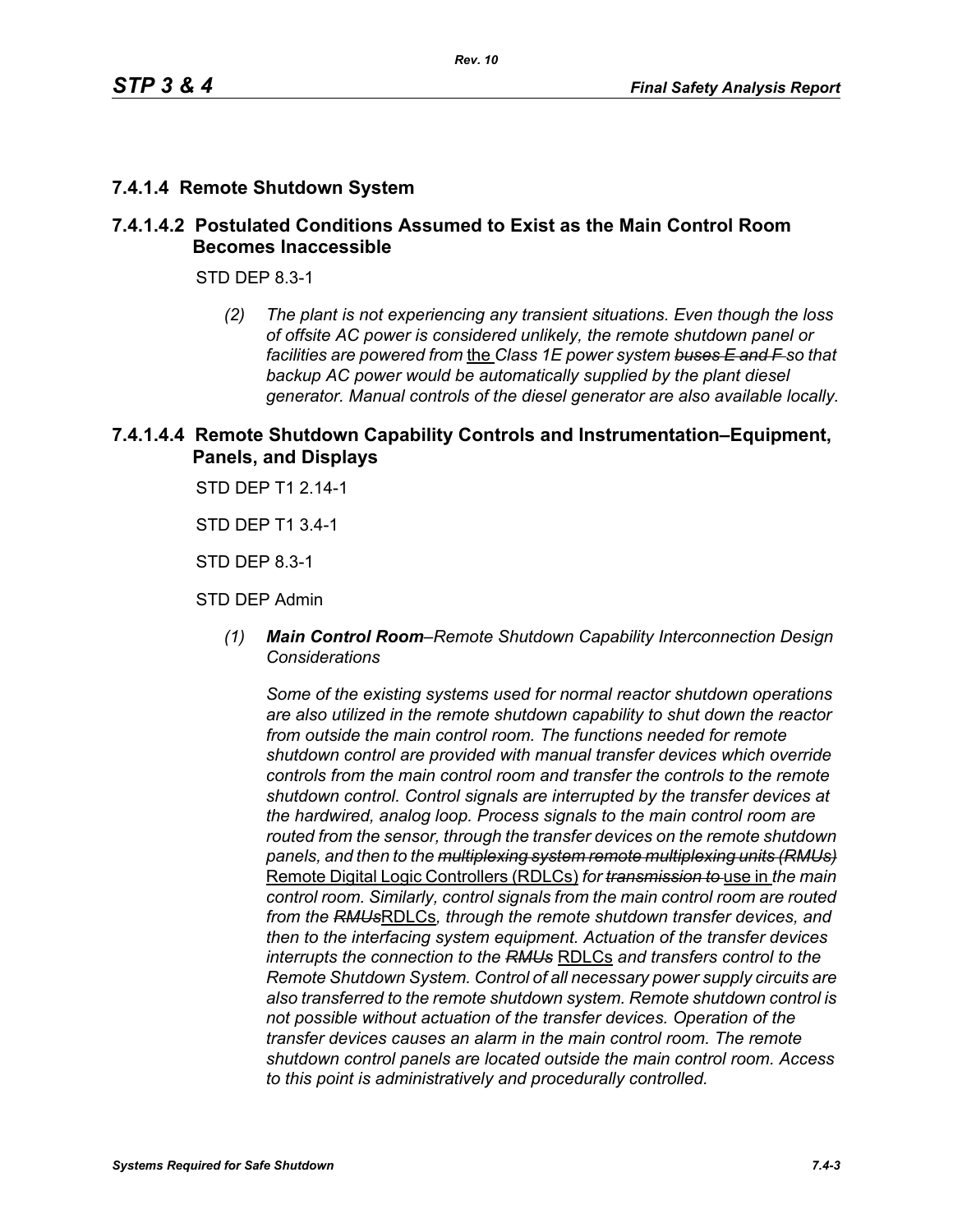- *(4) Nuclear Boiler System*
	- *(c) The following function has transfer and control switches located at the Division 2 remote shutdown control panel: one air-operated relief valve. (The valve is 125 volt DC solenoid pilot operated.)*
- *(7) Electrical Power Distribution System (EPDS)*
	- *(a) The following functions have transfer and control switches located on the Division I remote shutdown panel:*
		- *(i) 6.9 kV feeder breaker: Unit auxiliary transformer A to M/C E*  Safety Bus A3 Breaker from UAT A
		- *(ii) 6.9 kV feeder breaker: Reserve auxiliary transformer A to M/C E*  Safety Bus A3 Breaker from RAT A
		- *(iii) 6.9 kV feeder breaker: Emergency diesel generator A to M/C E*  Safety Bus A3 Breaker from Emergency Diesel Generator A
		- *(iv) 6.9 kV feeder breaker: Combustion turbine generator to M/C E*  Safety Bus A3 Breaker from Bus CTG3
		- *(v) 6.9 kV load breaker: M/C E to P/C E20* Safety Bus A3 Breaker to P/C E20
		- *(vi) 480V feeder breaker: TR to P/C E20*
	- *(b) The following functions have transfer and control switches located on the Division II remote shutdown panel:*
		- *(i) 6.9 kV feeder breaker: Unit auxiliary transformer B to M/C F*  Safety Bus B3 Breaker from UAT B
		- *(ii) 6.9 kV feeder breaker: Reserve auxiliary transformer A to M/C F*  Safety Bus B3 Breaker from RAT A
		- *(iii) 6.9 kV feeder breaker: Emergency diesel generator B to M/C F*  Safety Bus B3 Breaker from Emergency Diesel Generator B
		- *(iv) 6.9 kV feeder breaker: Combustion turbine generator to M/C F*  Safety Bus B3 *Breaker* from Bus CTG3
		- *(v) 6.9 kV load breaker: M/C F to P/C F20* Safety Bus B3 Breaker to P/C F20
		- *(vi) 480V feeder breaker: TR to P/C F20*
	- *(c) A 6.9 kV M/C (E,F)* A 4160V *voltmeter is provided on RSS panels A,B, respectively.*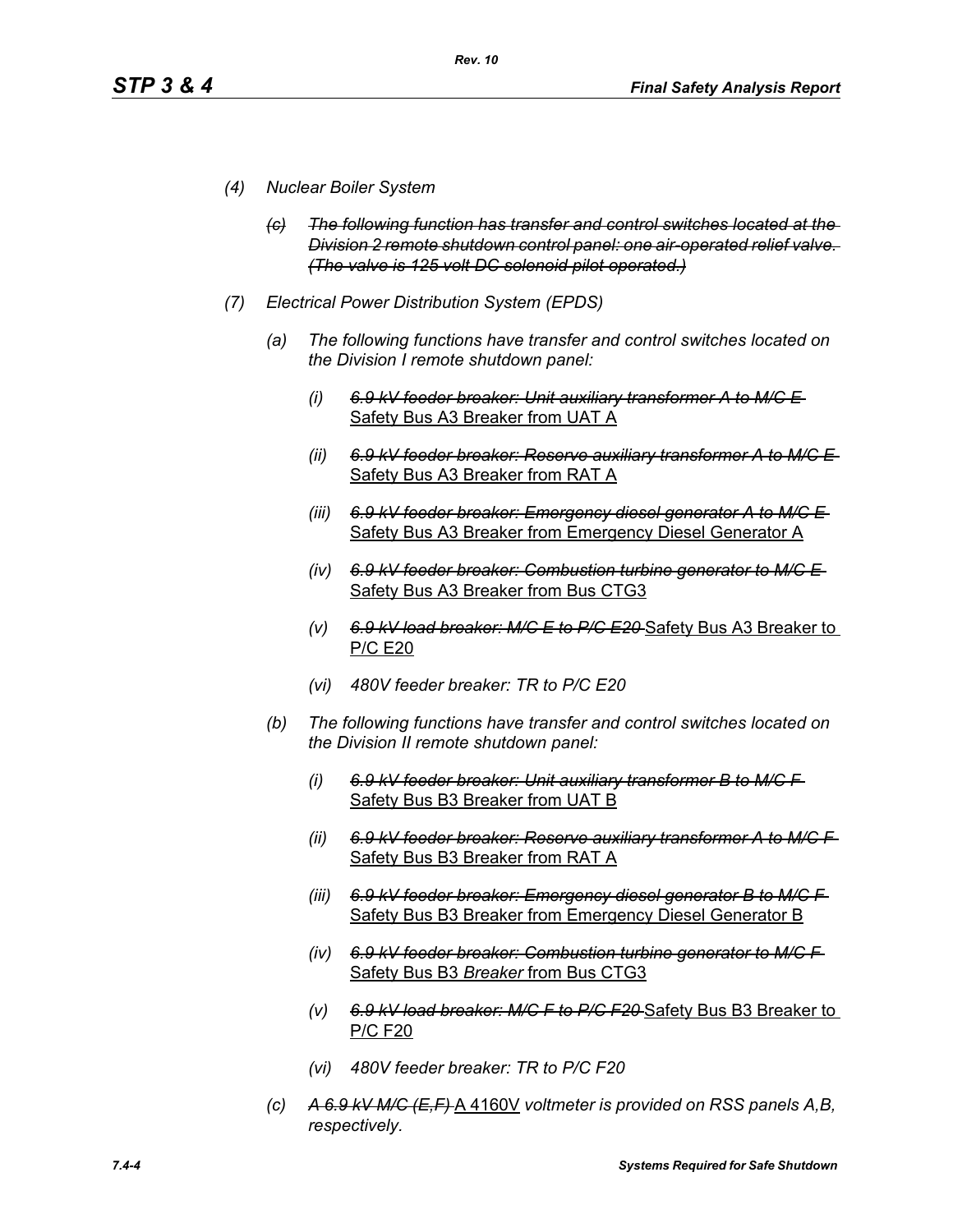- *(8) Flammability Control System (FCS)* Not Used
	- *(a) The following FCS equipment function has transfer and control switches located on both remote shutdown panels as indicated:*
		- *(i) Valve (cooling water inlet) B*

# **7.4.2 Analysis**

## **7.4.2.1 Alternate Rod Insertion Function**

#### **7.4.2.1.1 General Functional Requirements Conformance**

STD DEP 7.4-1

#### STD DEP Admin

The Recirculation Flow Control System (RFCS) includes the logic for both automatic initiation and manual initiation of the ARI function. When the RFCS initiates the ARI function, related ARI activation signals are provided to the ARI valves of the CRD system and to the Rod Control and Information System for activation of the ARI motor run-in function.

Upon initiation of the ARI function, the RFCS logic assures that the activation signals for the ARI valves will remain continuously energized sufficiently long to assure that the time-delayed, rapid hydraulic insertion of the control rods will occur by depressurizing the scram valves of the CRD hydraulic control units. This provides for a diverse means of hydraulic insertion of the control rods from the normal Reactor Protection System (RPS) initiated scram hydraulic insertion function.

*The alternate rod insertion (ARI)* motor run-in *function is accomplished by the Rod Control and Information System (RCIS) and the Fine-Motion Control Rod Drive (FMCRD) Subsystem. This function provides an alternate method of driving control rods into the core which is diverse from the hydraulic scram system*insertion functions*.*

**The RCIS and the active run-in function of the FMCRD motors** The RFCS, the ARI valves and the FMCRD components associated with the motor run-in function of the CRD System, and the RCIS *are not required for safety; nor are these components qualified in accordance with safety-related criteria. However, the FMCRD components associated with hydraulic scram are qualified in accordance with safety criteria.*

*The ARI design is in full compliance with the design considerations cited in NEDE-31906* 31096*-P-A (Reference 7.4-1).* 

# **7.4.2.1.2 Specific Regulatory Requirements Conformance**

STD DEP 1.8-1

STD DEP 7.4-1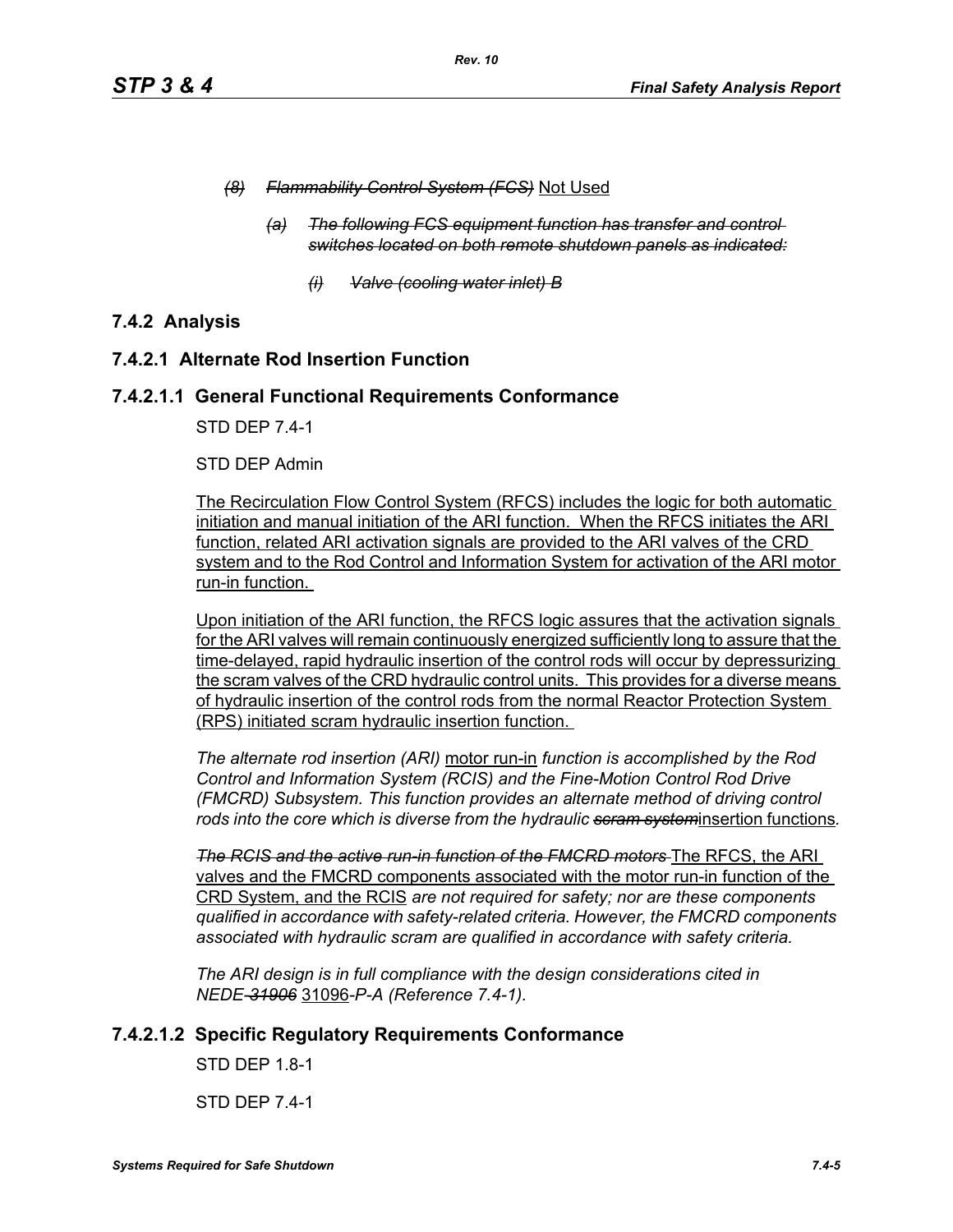## STD DEP 8.3-1

*(1) 10CFR50.55a (IEEE-279*603*)*

*With regard to IEEE-279*603*, Section 4.7*5.6.3*, signals which interface between ARI and RPS are optically isolated such that postulated failures within the ARI controls cannot affect the safety-related scram function.* from safety system equipment that interface with the non-safety system equipment that implements the ARI function (e.g., the low reactor water level status signals provided to the RFCS) are optically isolated so that failure of the nonsafety equipment that implements the ARI function cannot affect any safetyrelated function.

*The RCIS logic has been designed such that a* the only *single failure,* that *only in the inverter controller part of a given rod logic, may result in insertion*  failure of that rod when the ARI function is activated is the failure of the logic and individual local control equipment (e.g., stepping motor driver module or rod brake controller) associated with FMCRD motor movement of one control rod*. Also, two manual actions are required at the dedicated operator interface panel* Main Control Room Panel *to manually initiate ARI.* 

- *(3) Regulatory Guides (RGs)*
	- *(a) RG 1.75–"Physical Independence of Electric Systems"*

*In addition, each FMCRD inverter has current limiting features to limit the FMCRD motor fault current. Continuous operation of all the FMCRD motors at the limiting fault current of the inverter shall not degrade operation of any Class 1E loads (i.e., the diesel generators shall be of appropriate design capacity).* Refer to Subsection 8.3.1.1.1 for additional description of design features incorporated for preventing degradation of operation of any Class 1E loads if a fault condition exists in the non-Class 1E equipment that provides power for the FMCRD motors.

*There are three separate groups of non-1E drives with each receiving power from Division I Class 1E bus. Class 1E circuit breakers are used as isolation devices in accordance with IEEE-384. The breakers are designed to trip on fault current only and are not tripped for LOCA. However, the breaker coordination is assured through the use of zone selective interlocks (ZSI) (Subsection 8.3.1.1.1).*

*The ZSI feature* circuit protection coordination and testing of breakers *assures that the FMCRDs power breaker time-overcurrent trip characteristic for all circuit faults shall cause the breaker to interrupt the fault current prior to trip initiation of any upstream breaker. The power source shall supply the necessary fault current for sufficient time to ensure the proper coordination without loss of function of Class 1E loads. The ZSI is a new technology which assures breaker coordination, and thus meets the intent of position C-1 of Reg. Guide 1.75.*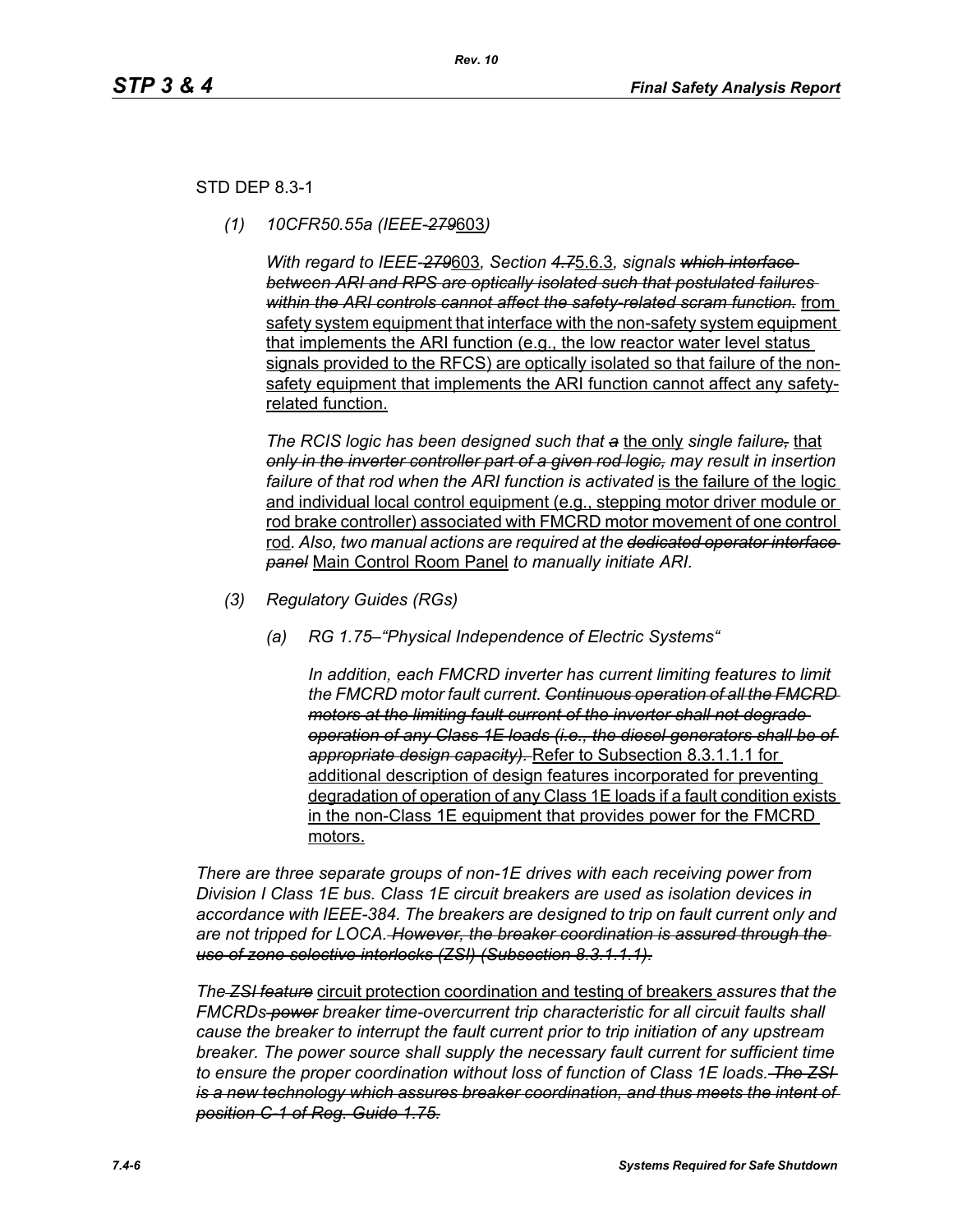# **7.4.2.2 Standby Liquid Control System (SLCS) — Instrumentation and Controls**

# **7.4.2.2.2 Specific Regulatory Requirements Conformance**

**STP DFP 1 1-2** 

STD DEP 1.8-1

STD DEP Admin

*(1) 10CFR50.55a (IEEE-279*603*)*

*The SLCS design is similar to the GESSAR II design, except the explosive (squib) injection valves are replaced with motor-operated injection valves. It is designed to meet all applicable portions of IEEE*-279603 *as clarified above.*

*(3) Regulatory Guides (RGs)*

*As indicated in Paragraph (1), the SLCS is not required to meet the singlefailure criterion (RG 1.53) since it is designed to be redundant (and diverse) from the control rod scram system. However, the two channels of active components assure that no single failure of these components will prevent the SLCS from accomplishing its safety* boron injection *function. Passive components which are not redundant include the boron tank, injection pipeline, etc.*

*(4) Branch Technical Positions (BTPs)*

*In accordance with the Standard Review Plan for Section 7.3 and with Table 7.1-2, only BTPs 21 and 22 are considered applicable for the SLCS. They are addressed as follows:*

*(a) BTP ICSB 21– "Guidance for Application of Regulatory Guide 1.47" The* SLCS is not shared between units. *ABWR design is a single unit. Therefore, Item B-2 of the BTP is not applicable. Otherwise, the SLCS is in full compliance with this BTP.*

# **7.4.2.3 Reactor Shutdown Cooling Mode — Instrumentation and Controls**

# **7.4.2.3.1 General Functional Requirements Conformance**

STD DEP T1 3.4-1

STD DEP 1.8-1

STD DEP 7.4-2

*The design of the reactor shutdown cooling mode of the RHR System meets the general functional requirements as follows:*

*(3) Alarms*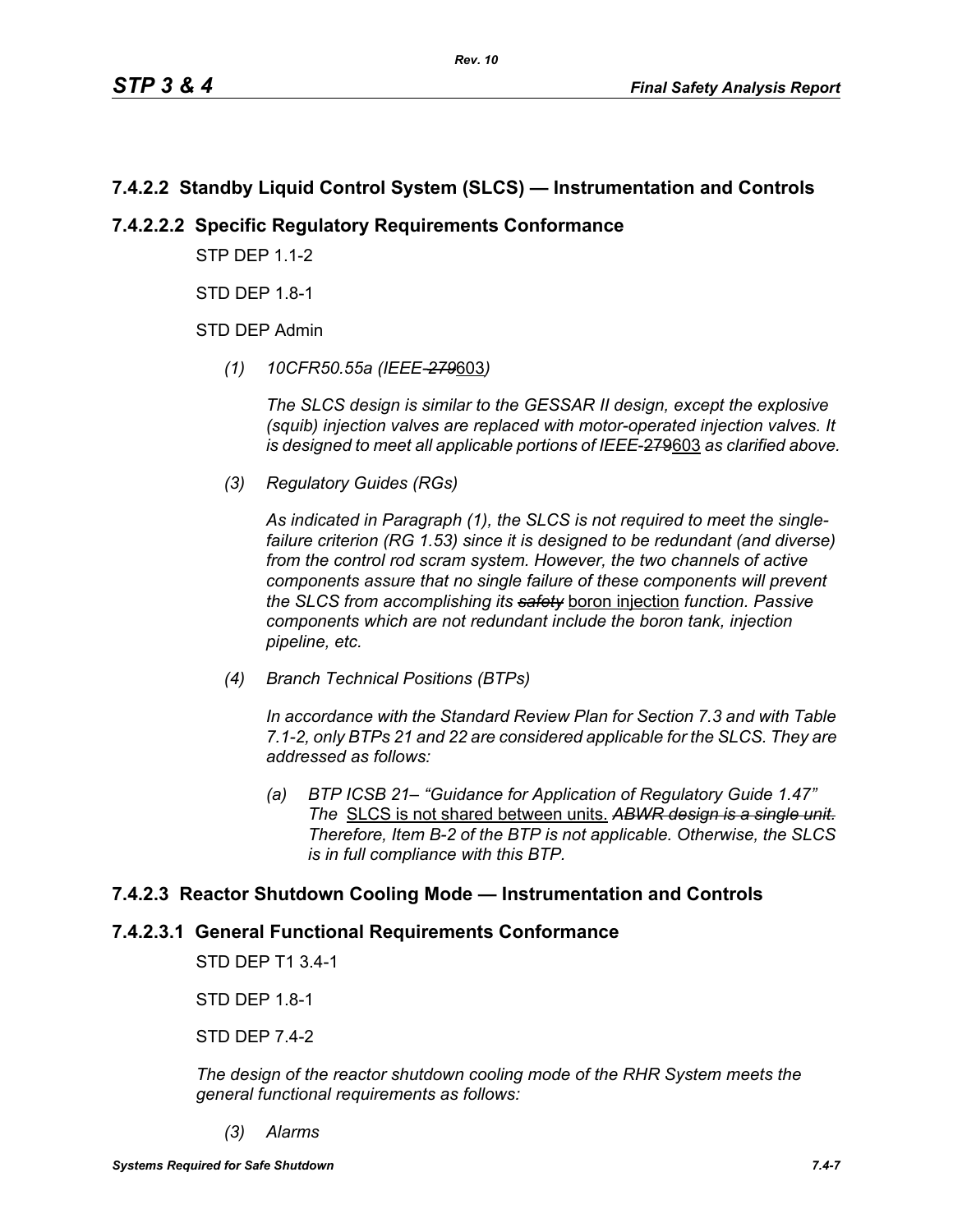*The following system functional alarms apply to all modes of the RHR System and to each of the three RHR loops except as noted:*

- *(f) RHR logic power failure*ELCS Out of Service*.*
- *(l)* LPFL *Manual initiation armed.*

## **7.4.2.3.2 Specific Regulatory Requirements Conformance**

STD DEP 1.8-1

*(1) 10CFR50.55a (IEEE-279*603*):*

A clarification should be made with regard to IEEE-279, Section 4.19. *The parent RHR System annunciates activity at the loop level (i.e., "RHR LOOP A,B,C ACTIVATED"). However, the individual mode of the RHR System is not separately annunciated.*

*Those portions of IEEE-279*603 *which relate to automatically initiated systems are not applicable to the manually actuated shutdown cooling mode of the RHR System. However, the system is designed in accordance with all other requirements of IEEE-279*603 *as described in Subsection 7.4.1.3.*

#### **7.4.2.4 Remote Shutdown System–Instrumentation and Controls**

#### **7.4.2.4.2 Specific Regulatory Requirements Conformance**

STD DEP T1 2.14-1

STD DEP 1.8-1

*(1) 10CFR50.55a (IEEE-279*603*)*

*The Remote Shutdown System (RSS) consists of two panels (Division I and Division II) which are located in separate rooms in the Reactor Building.*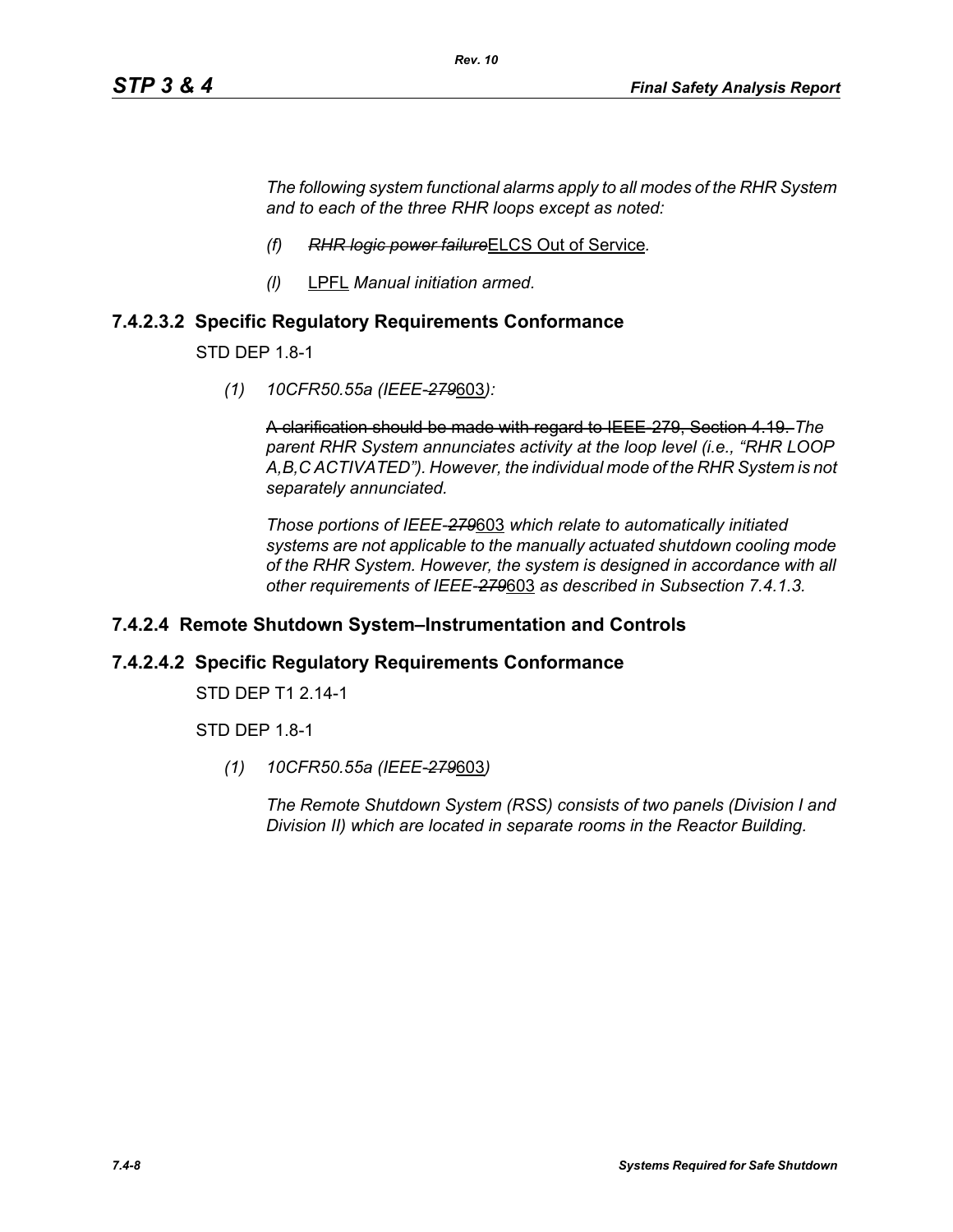*The RSS provides remote control capability as defined by the following interfaces:*

| <b>System</b>                      | <b>Total Channels</b> | <b>RSS Interface</b> |
|------------------------------------|-----------------------|----------------------|
| <b>Flammability Control System</b> | <del>B. C</del>       | в                    |

*Separation and isolation is preserved both mechanically and electrically in accordance with IEEE-*279603 *and Regulatory Guide 1.75.*

*With regard to Paragraph* 4.25.1 *of IEEE-*279603 *a single-failure event is assumed to have occured to cause the evacuation of the control room. The RSS is not designed to accommodate additional failures for all scenarios. The effects of such failures are analyzed as follows:*

*Other sections of IEEE-*279603 *which relate to testability of sensors, etc., are not applicable to the RSS of itself, but are applicable to the primary systems which interface with the RSS. All other applicable criteria of IEEE-*279603 *are met by the RSS.*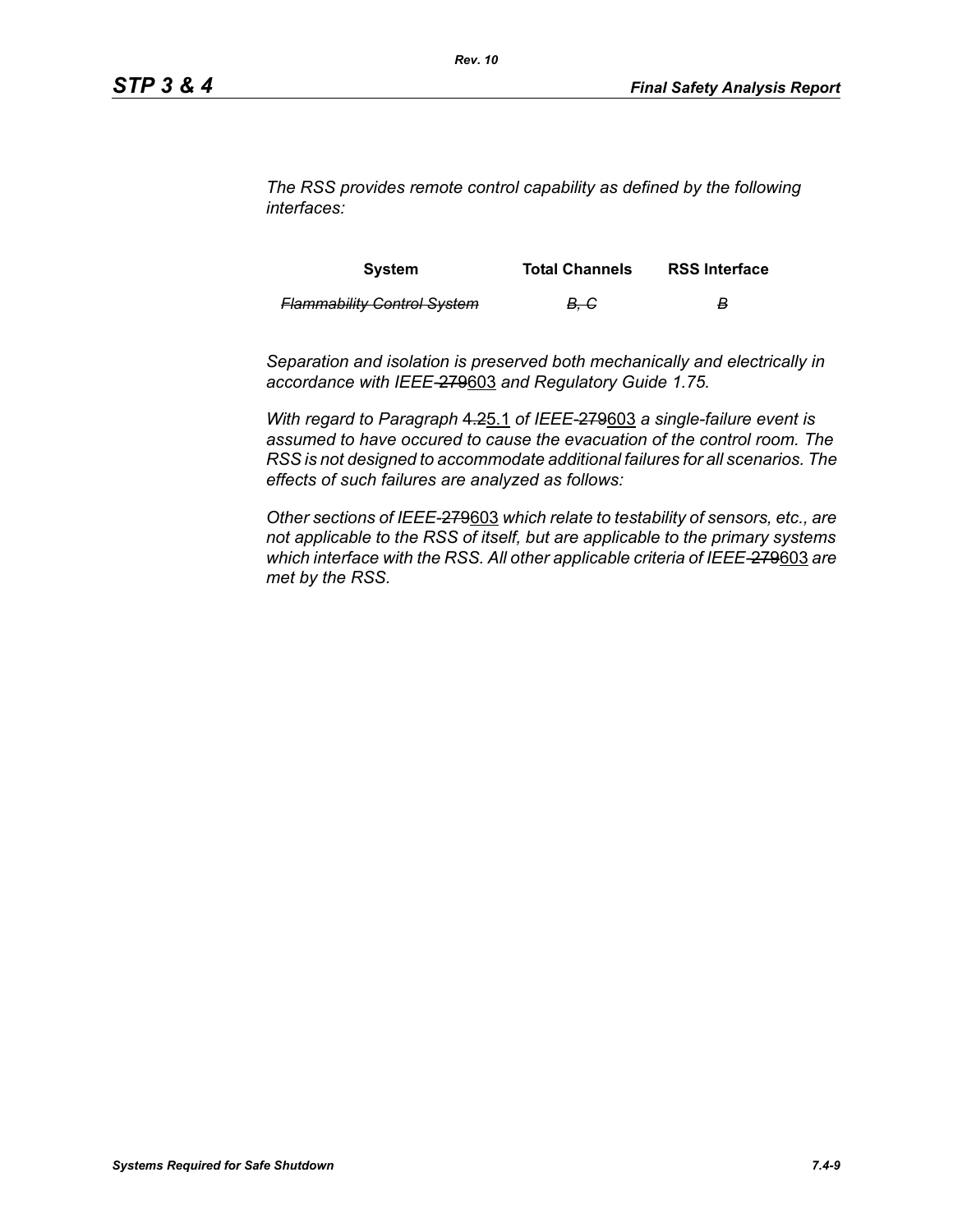## **7.4.3 References**

STD DEP Admin

*7.4-1 NEDE-31906-P-A, A. Chung, "Laguna Verde Unit 1 Reactor Internals Vibration Measurement", February 1991.* NEDE-31096-P-A, L. B. Claassen, et. al., Anticipated Transients Without Scram Response to NRC ATWS Rule, 10 CFR 50.62, February 1987.